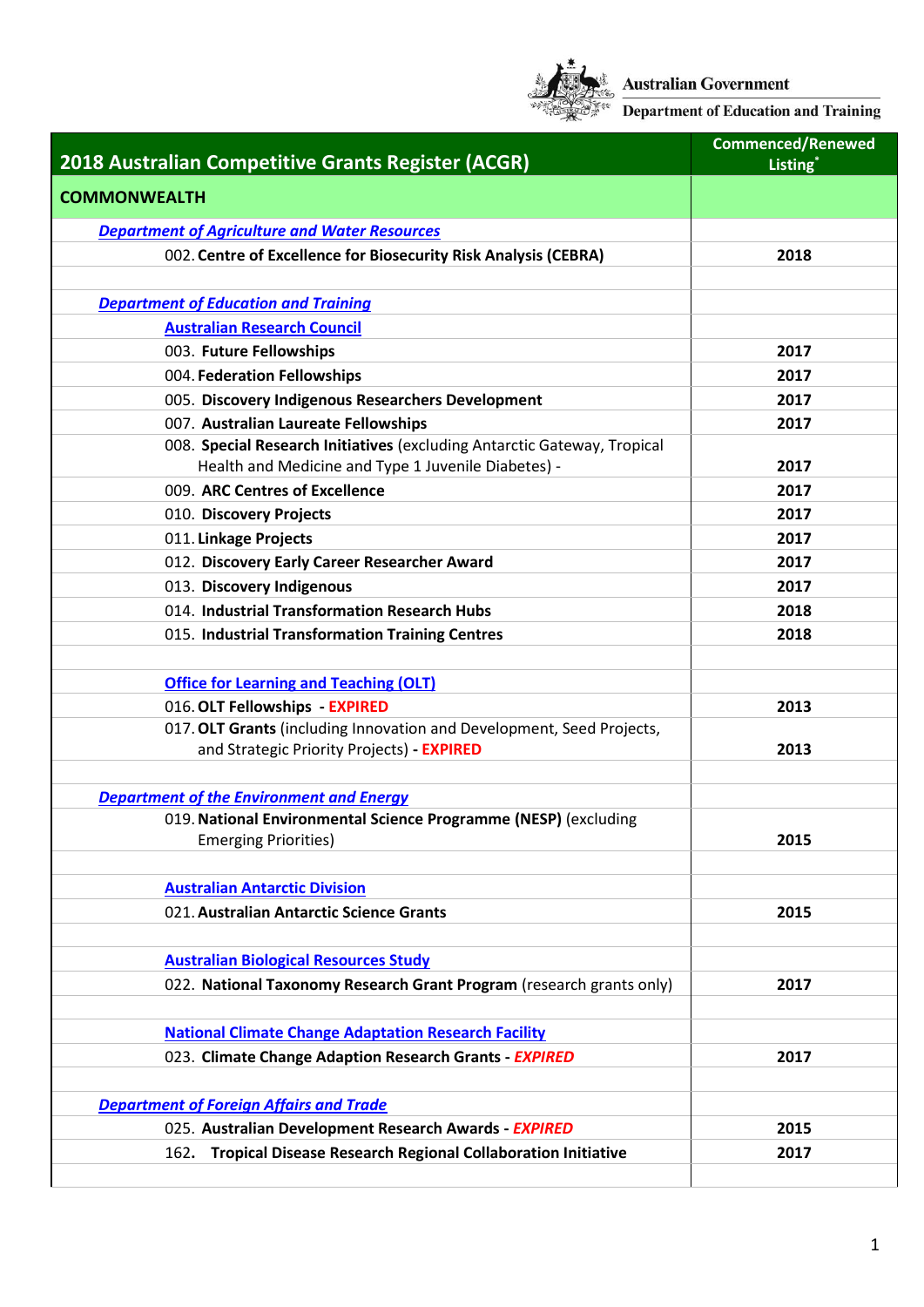

| <b>2018 Australian Competitive Grants Register (ACGR)</b>                                                                            | <b>Commenced/Renewed</b> |
|--------------------------------------------------------------------------------------------------------------------------------------|--------------------------|
|                                                                                                                                      | Listing*                 |
| <b>Australian Centre for International Agricultural Research</b>                                                                     |                          |
| 026. R&D Programs                                                                                                                    | 2017                     |
|                                                                                                                                      |                          |
| <b>Cancer Australia</b>                                                                                                              |                          |
| 029. Priority-driven Collaborative Cancer Research Scheme<br>030. Support for Cancer Clinical Trials - Existing National Cooperative | 2017                     |
| <b>Oncology Groups</b>                                                                                                               | 2017                     |
|                                                                                                                                      |                          |
| <b>National Health and Medical Research Council</b>                                                                                  |                          |
| 031. Australia Fellowship                                                                                                            | 2017                     |
| 032. Career Development Fellowships                                                                                                  | 2017                     |
| 033. Centres of Research Excellence                                                                                                  | 2017                     |
| 034. Early Career Fellowships                                                                                                        | 2017                     |
| 035. Partnership Projects                                                                                                            | 2017                     |
| 036. Program Grants                                                                                                                  | 2017                     |
| 042. NHMRC - European Union Collaborative Research Grants                                                                            | 2017                     |
| 043. Practitioner Fellowships                                                                                                        | 2017                     |
| 044. Project Grants                                                                                                                  | 2017                     |
| 045. Translating Research into Practice (TRIP) Fellowships                                                                           | 2017                     |
| 047. Research Fellowships                                                                                                            | 2017                     |
| 053. Targeted Call for Research: Fetal Alcohol Spectrum Disorder Among                                                               |                          |
| <b>Aboriginal and Torres Strait Islander Peoples - EXPIRED</b>                                                                       | 2013                     |
| 054. John Cade Fellowship in Mental Health Research - EXPIRED                                                                        | 2013                     |
| 055. A*STAR/NHMRC Joint Grant call for Research on Utilising                                                                         |                          |
| Integrative Technologies to Combat Emerging Infectious Diseases -                                                                    |                          |
| <b>EXPIRED</b>                                                                                                                       | 2013                     |
| 056. Mental Health Targeted Call for Research: Suicide Prevention in<br><b>Aboriginal and Torres Strait Islander Peoples</b>         | 2014                     |
| 057. NHMRC/Global Alliance for Chronic Disease - Request for                                                                         |                          |
| Applications for Research on Type 2 Diabetes in Low and Middle                                                                       |                          |
| <b>Income Countries</b>                                                                                                              | 2014                     |
| 058. Dementia Team Research Grants                                                                                                   | 2015                     |
| 059. Development Grants                                                                                                              | 2015                     |
| 060. NHMRC/ARC Dementia Research Development Fellowships                                                                             | 2016                     |
| 061. NHMRC National Institute for Dementia Research Grants                                                                           | 2016                     |
| 062. NHMRC/ NIH Brain Research through Advancing Innovative                                                                          |                          |
| <b>Neurotechnologies (BRAIN) Initiative</b>                                                                                          | 2016                     |
| 063. NHMRC Targeted Call for Research into Wind Farms and Human                                                                      |                          |
| <b>Health</b>                                                                                                                        | 2016                     |
| 064. NHMRC Targeted Call for Research into Engaging and Retaining<br>Young Adults in Interventions to Improve Eating Behaviours and  |                          |
| Health Outcomes (Preventing Obesity in 18 to 24 year olds TCR)                                                                       | 2016                     |
| 065. NHMRC Targeted Call for Research into Preparing Australia for the                                                               |                          |
| <b>Genomics Revolution in Health Care (Genomics TCR)</b>                                                                             | 2016                     |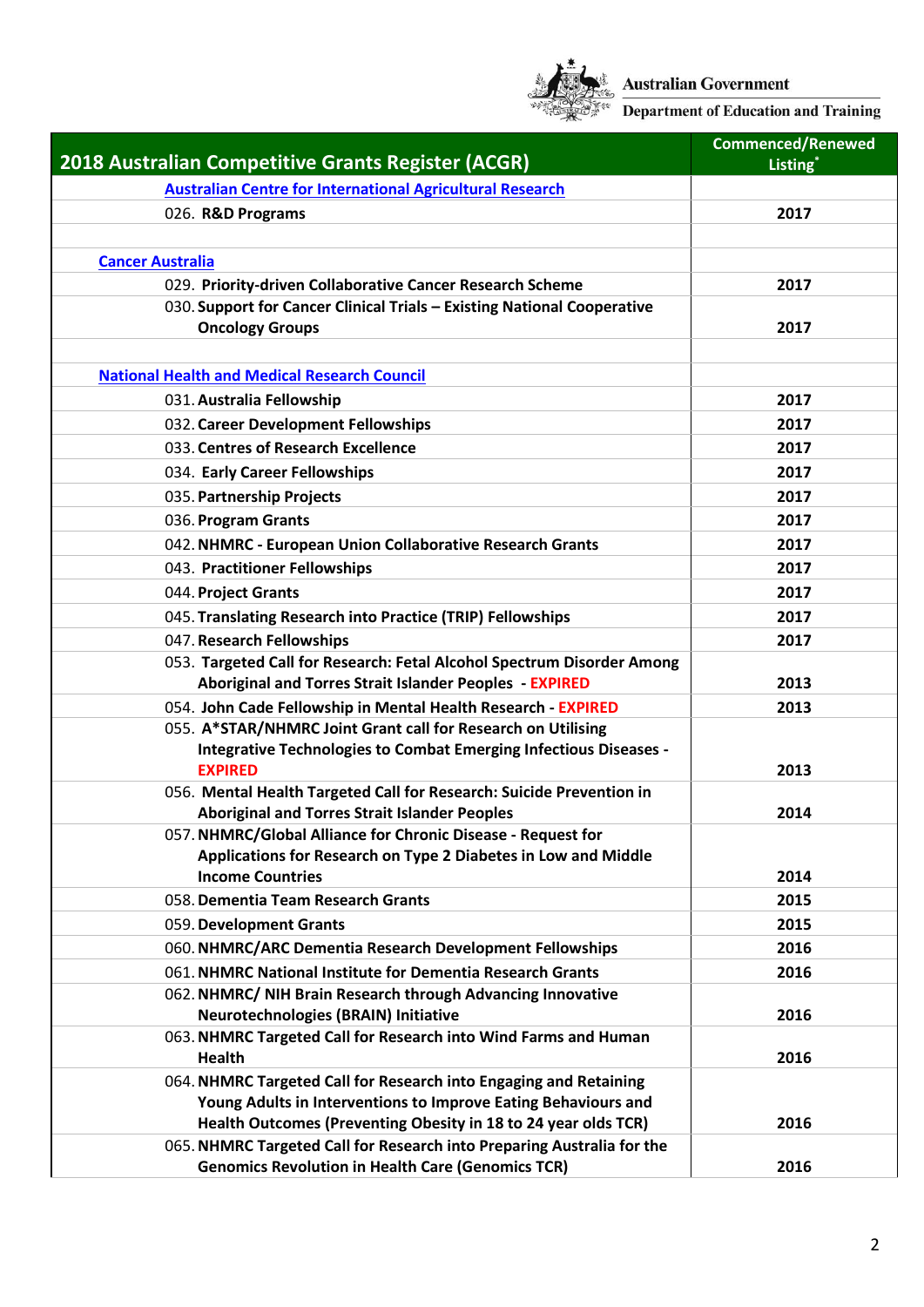

Australian Government<br>Example: Department of Education and Training

|                                                                         | <b>Commenced/Renewed</b> |
|-------------------------------------------------------------------------|--------------------------|
| 2018 Australian Competitive Grants Register (ACGR)                      | Listing*                 |
| 066. NHMRC/ GACD Request for Applications on the prevention and         |                          |
| management of chronic lung disease in middle and low income             |                          |
| countries and Indigenous communities in Australia and Canada            | 2016                     |
| 067. NHMRC/ National Natural Science Foundation of China (NSFC) Joint   |                          |
| Call for Research to Enhance Prediction and Improve Treatment of        |                          |
| <b>Type 2 Diabetes in China and Australia</b>                           | 2016                     |
| 153. Boosting Dementia Research Leadership Fellowships                  | 2017                     |
| 154. Northern Australia Tropical Disease Collaborative Research Program |                          |
| (including Department of Foreign Affairs and Trade projects, see        |                          |
| scheme listing 162)                                                     | 2017                     |
| 155. National Health and Medical Research Council and National          |                          |
| <b>Institute for Health Research Collaborative Research Grants</b>      | 2017                     |
| 156. Translational Research Projects for Improved Health Care           | 2017                     |
| 160. Boosting Dementia Research Grants Scheme                           | 2017                     |
| 161. NHMRC / Global Alliance for Chronic Diseases - prevention and      |                          |
| management of mental disorders in low and middle income                 |                          |
| countries and Indigenous communities in high income countries           | 2017                     |
| 168. NHMRC/ A*STAR Joint Call for Research in Novel Molecular           |                          |
| Mechanisms of Obesity and Metabolic Diseases in Singapore and           |                          |
| Australia - NEW                                                         | 2018                     |
| 169. Targeted Call for Research into Dementia in Indigenous Australia - |                          |
| <b>NEW</b>                                                              | 2018                     |
| 170. Targeted Call for research into Depression, Anxiety and Suicide in |                          |
| <b>Elderly Australians - NEW</b>                                        | 2018                     |
| 171. Lifting Clinical Trials and Registry Capacity - NEW                | 2018                     |
| 172. Targeted Call for Research - Antimicrobial Resistance - NEW        | 2018                     |
|                                                                         |                          |
| <b>Department of Industry, Innovation and Science</b>                   |                          |
| 068. Australia - India Strategic Research Fund (AISRF)                  | 2017                     |
| 069. Australia - China Science and Research Fund (ACSRF)                | 2017                     |
| 157. Global Innovation Linkages (GIL)                                   | 2017                     |
|                                                                         |                          |
| <b>Australian Renewable Energy Agency (ARENA)</b>                       |                          |
| 073. Research and Development Program (Rounds $1 - 2$ )                 | 2015                     |
| Australian Solar Institute grants (excluding Scholarship and Fellowship |                          |
| Skills rounds):                                                         |                          |
| 070. R&D Projects (Rounds 1-3) - EXPIRED                                | 2017                     |
| 071. United States - Australia Solar Energy Collaboration (Open Funding |                          |
| Round 1, Foundation Project Funding Round, and R&D programs             |                          |
| including Strategic Research Initiative) - <b>EXPIRED</b>               | 2017                     |
| 072. Australia - Germany Collaboration R&D Funding Round - EXPIRED      | 2017                     |
| 165. Research and Development Program Round 3: Solar PV - NEW           | 2018                     |
|                                                                         |                          |
|                                                                         |                          |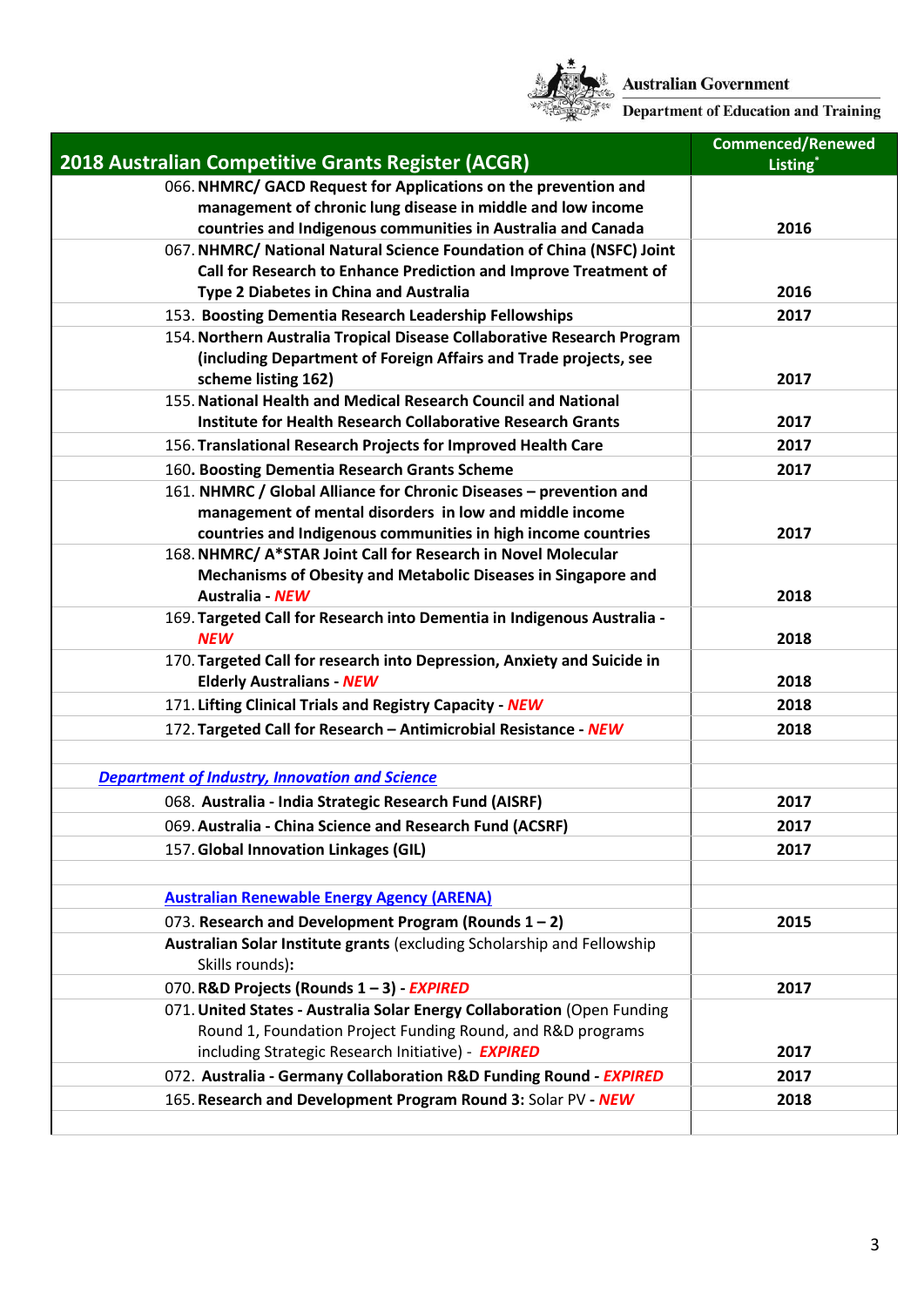

**Department of Education and Training** 

## **2018 Australian Competitive Grants Register (ACGR)**

**Commenced/Renewed Listing\***

| <b>RURAL R&amp;D</b>                                                                        |      |
|---------------------------------------------------------------------------------------------|------|
| <b>Australian Eggs Limited (formerly Australian Egg Corporation Limited)</b>                |      |
| 077. Call for RD&E Proposals (formerly Innovation and Efficiency RD&E                       |      |
| Open Call)                                                                                  | 2017 |
| <b>Australian Grape and Wine Authority (formerly Grape and Wine Research and</b>            |      |
| <b>Development Corporation)</b>                                                             |      |
| 078. Research and Development Call for Applications                                         | 2015 |
|                                                                                             |      |
| <b>Australian Pork Limited</b>                                                              |      |
| 079. Research and Innovation Open Tenders                                                   | 2017 |
| 173. APRIL - NEW                                                                            | 2018 |
|                                                                                             |      |
| <b>Australian Wool Innovation Ltd</b>                                                       |      |
| 080. Call for Proposals On-Farm R&D, Off-Farm R&D                                           | 2017 |
|                                                                                             |      |
| <b>Cotton Research and Development Corporation</b>                                          |      |
| 081. Open Call Research and Development Projects                                            | 2017 |
|                                                                                             |      |
| <b>Dairy Australia</b>                                                                      |      |
| 082. Research and Development Grants                                                        | 2017 |
|                                                                                             |      |
| <b>Fisheries Research and Development Corporation</b>                                       |      |
| 083. Open Call Funding Round (formerly Annual Open Call Funding                             |      |
| Round)                                                                                      | 2018 |
| 085. Industry Partnership Agreement Programme                                               | 2015 |
|                                                                                             |      |
| <b>Forest and Wood Products Australia Ltd</b>                                               |      |
| 086. Research and Development Funding Program (formerly Research<br>and Development Scheme) | 2017 |
|                                                                                             |      |
| <b>Grains Research and Development Corporation (GRDC)</b>                                   |      |
| 087. Research and Development Programs: R&D Open Tender, Multi-                             |      |
| stage Tenders and Expressions of Interest (research and development                         |      |
| projects only) -                                                                            | 2018 |
|                                                                                             |      |
| <b>Horticulture Innovation Australia Limited (formerly Horticulture Australia Limited)</b>  |      |
| 090. Horticultural Transformational Funding Call                                            | 2014 |
| 091. R&D Strategic Investment Funding Call                                                  | 2014 |
| 092. Sweeter Citrus Program                                                                 | 2015 |
| 093. Matched Levy Funded Investment Pool and Strategic Co-                                  |      |
| investment Pool open procurements only (excluding expression of<br>interest procurements)   | 2016 |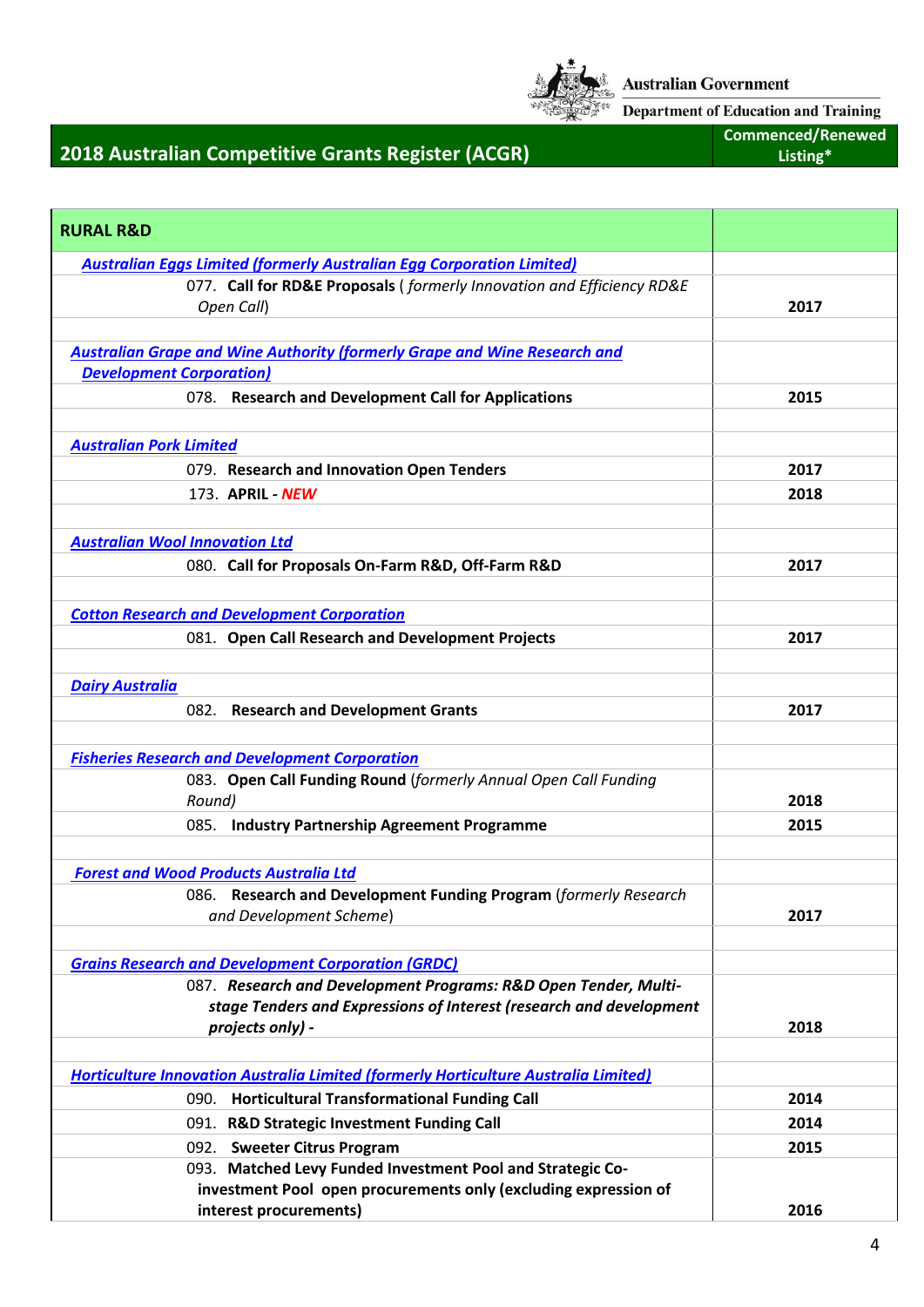

**Australian Government** 

 $\frac{\sqrt{100}}{100}$  Department of Education and Training

| 2018 Australian Competitive Grants Register (ACGR)                                     | <b>Commenced/Renewed</b><br>Listing* |
|----------------------------------------------------------------------------------------|--------------------------------------|
| <b>Meat and Livestock Australia</b>                                                    |                                      |
| <b>MLA Research Program</b>                                                            |                                      |
| 163. Annual Call for research and development projects only                            | 2017                                 |
| 164. Open Tenders/Expression of Interest for research and development<br>projects only | 2017                                 |
| <b>Rural Industries R&amp;D Corporation</b>                                            |                                      |
| 095. Open Call Research and Development Projects                                       | 2017                                 |
| <b>Sugar Research Australia</b>                                                        |                                      |
| <b>Open Call Research and Development Projects</b><br>096.                             | 2014                                 |
|                                                                                        |                                      |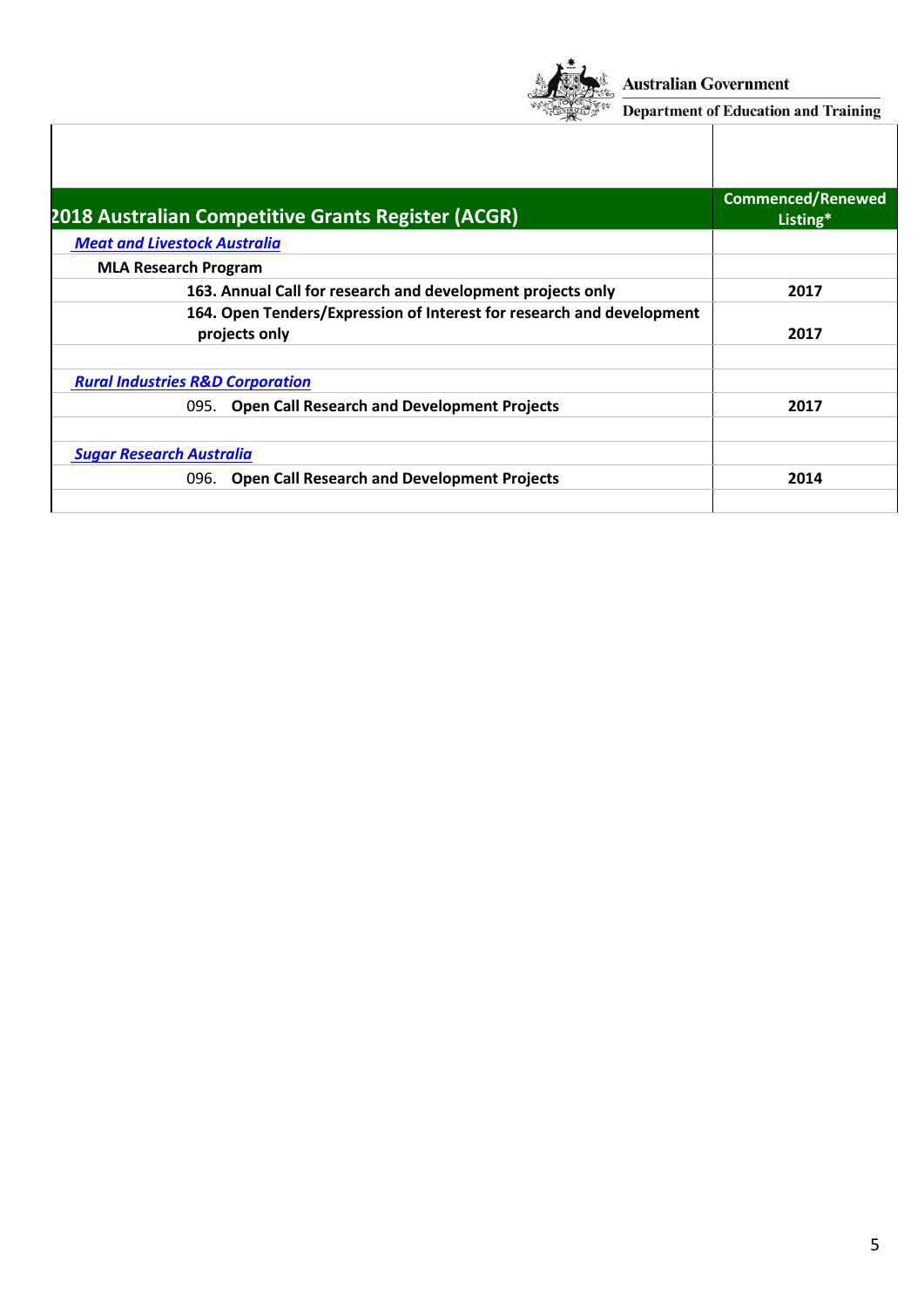

**Australian Government**<br><sup>KK</sup> Department of Education and Training

| 2018 Australian Competitive Grants Register (ACGR)                                                                                       | <b>Commenced/Renewed</b><br>Listing* |
|------------------------------------------------------------------------------------------------------------------------------------------|--------------------------------------|
| <b>NON COMMONWEALTH</b>                                                                                                                  |                                      |
| <b>Alzheimer's Australia Dementia Research Foundation</b>                                                                                |                                      |
| 097. Dementia Grants Program                                                                                                             | 2017                                 |
|                                                                                                                                          |                                      |
| <b>Australia's National Research Organisation for Women's Safety (ANROWS)</b>                                                            |                                      |
| 098. ANROWS Research Priorities Open Application Grants Round                                                                            | 2015                                 |
| 099. ANROWS Multi-jurisdictional Projects Expression of Interest<br><b>Funding Round</b>                                                 | 2015                                 |
| 100. Perpetrator Intervention Research Stream Priority Grants - Open                                                                     |                                      |
| <b>Grants Round and Expression of Interest Grants Round</b>                                                                              | 2016                                 |
|                                                                                                                                          |                                      |
| <b>Australian Coal Research Limited</b>                                                                                                  |                                      |
| 101. Australian Coal Association Research Program                                                                                        | 2017                                 |
| <b>Australian Housing and Urban Research Institute</b>                                                                                   |                                      |
| 102. National Housing Research Program - Research Projects                                                                               | 2017                                 |
|                                                                                                                                          |                                      |
| <b>Australian and New Zealand College of Anaesthetists</b>                                                                               |                                      |
| 105. ANZCA Research Grants Program                                                                                                       | 2017                                 |
|                                                                                                                                          |                                      |
| <b>Australian Rotary Health</b>                                                                                                          |                                      |
| 106. Mental Health Research Grants, Fellowships (excluding Ian Scott<br>Scholarships)                                                    | 2017                                 |
|                                                                                                                                          |                                      |
| <b>Brown Coal Innovation Australia</b>                                                                                                   |                                      |
| 108. R&D Project Funding Rounds                                                                                                          | 2017                                 |
|                                                                                                                                          |                                      |
| <b>Bupa Foundation (Australia) Limited</b>                                                                                               |                                      |
| 109. Bupa Health Foundation (research component only)                                                                                    | 2017                                 |
|                                                                                                                                          |                                      |
| <b>Cure for MND Foundation</b>                                                                                                           |                                      |
| 158. Cure for MND Translational Research Grants                                                                                          | 2017                                 |
|                                                                                                                                          |                                      |
| <b>Diabetes Australia Research Trust (DART)</b>                                                                                          |                                      |
| 111. General Grants and Millennium Awards (formerly Awards and                                                                           |                                      |
| <b>Research Grants Scheme)</b>                                                                                                           | 2017                                 |
|                                                                                                                                          |                                      |
| <b>Healthway (Western Australian Health Promotion Foundation)</b><br>113. Health Promotion Intervention Research Grants (formerly Health |                                      |
| <b>Promotion Research Project Grants)</b>                                                                                                | 2014                                 |
|                                                                                                                                          |                                      |
| <b>HCF Research Foundation</b>                                                                                                           |                                      |
| 114. Health Services Research Grants Program                                                                                             | 2017                                 |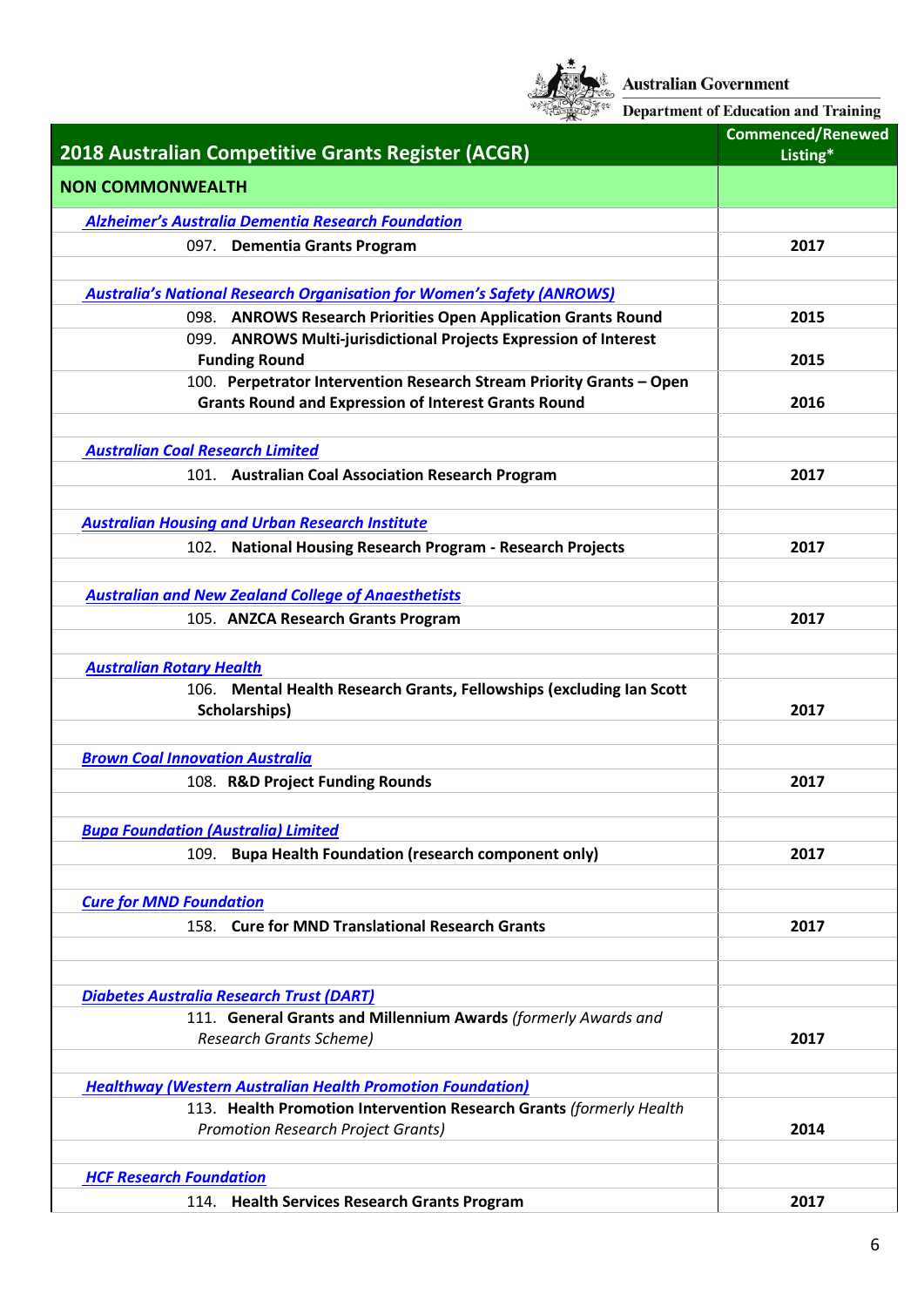

Australian Government<br>  $\frac{\sum_{k \in \mathbb{Z}}^k}{\text{Department of Education and Training}}$ 

| 2018 Australian Competitive Grants Register (ACGR)                                         | <b>Commenced/Renewed</b><br>Listing* |
|--------------------------------------------------------------------------------------------|--------------------------------------|
|                                                                                            |                                      |
| <b>Hermon Slade Foundation (HSF) &amp; Australia and Pacific Science Foundation (APSF)</b> |                                      |
| 115. Australia Pacific Science Hermon Slade Research Fund                                  | 2016                                 |
|                                                                                            |                                      |
| <b>Insurance and Care NSW (icare) (formerly known as Workers Compensation Dust</b>         |                                      |
| <b>Diseases Board of New South Wales)</b>                                                  |                                      |
| 152. Research Grants Scheme (excluding clinical trial infrastructure                       |                                      |
| support grants)                                                                            | 2017                                 |
| <b>Juvenile Diabetes Research Foundation</b>                                               |                                      |
| 116. Type 1 Diabetes Clinical Research Network (T1DCRN) (formerly                          |                                      |
| <b>Clinical Trials Network)</b>                                                            | 2018                                 |
| 117. Research Grants                                                                       | 2018                                 |
|                                                                                            |                                      |
| <b>Leukaemia Foundation</b>                                                                |                                      |
| 118. National Research Program                                                             | 2017                                 |
|                                                                                            |                                      |
| <b>Motor Neurone Disease Research Institute of Australia</b>                               |                                      |
| 119. Motor Neurone Disease Research Grants (excluding scholarships                         |                                      |
| and travel grants) (formerly Motor Neurone Disease Research Grants)                        | 2017                                 |
| <b>Multiple Sclerosis Research Australia</b>                                               |                                      |
| 120. Research Grants (excluding scholarships and travel awards)                            | 2018                                 |
|                                                                                            |                                      |
| <b>National Breast Cancer Foundation</b>                                                   |                                      |
| 121. National Collaborative Breast Cancer Research Grant Program                           | 2017                                 |
| <b>Innovator Grant (formerly Novel Concept Award)</b><br>122.                              | 2017                                 |
| 123. Career Development Fellowship (formerly Early Career Fellowship)                      | 2017                                 |
| 124. Postdoctoral Fellowship                                                               | 2017                                 |
| <b>Practitioner Fellowships - EXPIRED</b><br>125.                                          | 2013                                 |
| 126. Accelerator Grant (formerly Translational Research Grants) -                          |                                      |
| <b>EXPIRED</b>                                                                             | 2013                                 |
| 167. Investigator Initiated Research Scheme - NEW                                          | 2018                                 |
|                                                                                            |                                      |
| <b>National Heart Foundation of Australia</b>                                              |                                      |
| 128. Fellowships (Biomedical, Clinical, Public Health, Overseas, Career                    |                                      |
| Development)                                                                               | 2017                                 |
| 130. Future Leader Fellowships                                                             | 2018                                 |
| 131. Postdoctoral Fellowships                                                              | 2018                                 |
| <b>Vanguard Grants</b><br>132.                                                             | 2018                                 |
| 174. Stroke Prevention Grant - NEW                                                         | 2018                                 |
|                                                                                            |                                      |
| <b>New South Wales Office of Environment and Heritage</b>                                  |                                      |
| <b>New South Wales Environment Trust</b>                                                   |                                      |
| 133. Environmental Research Program                                                        | 2018                                 |